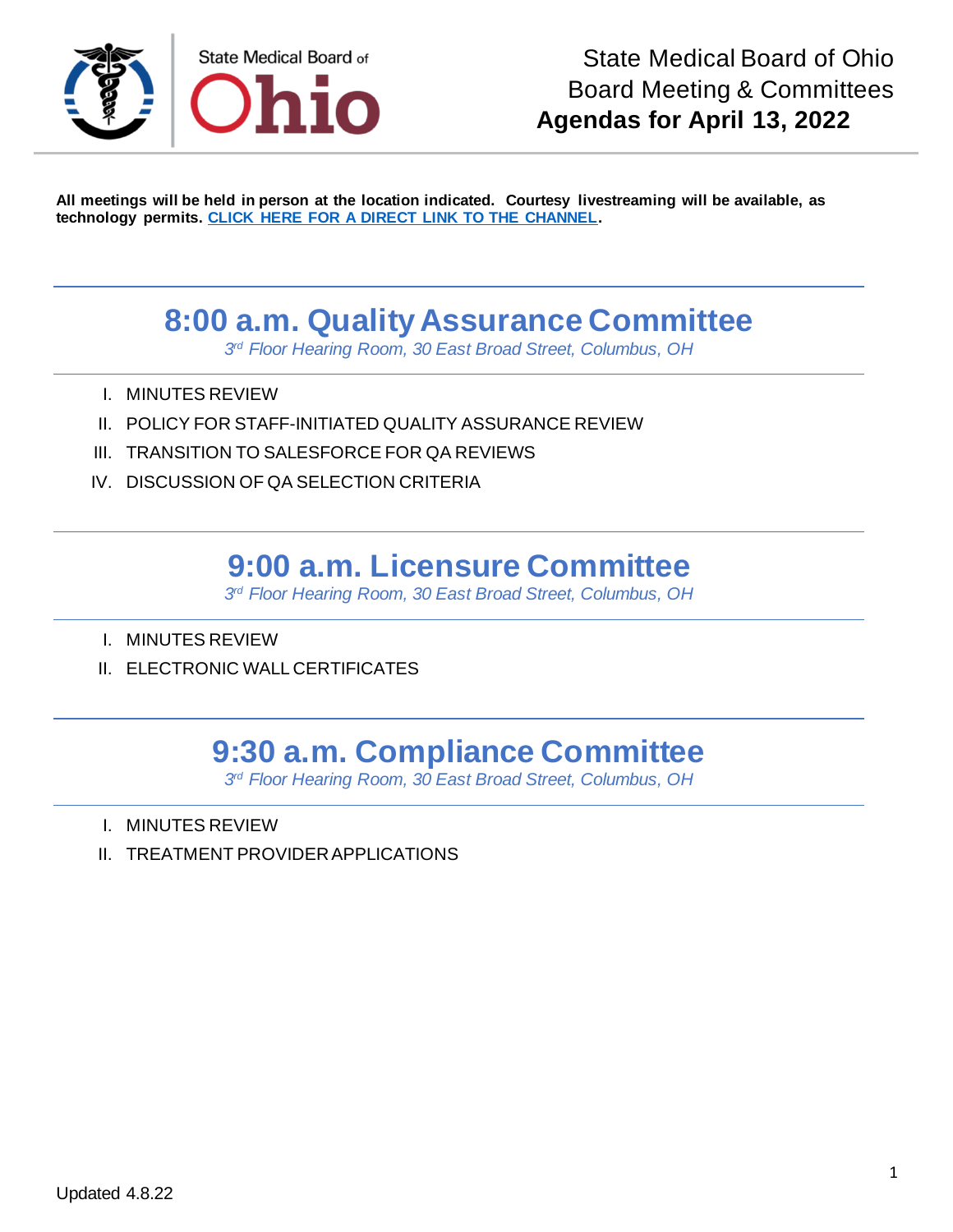

# **10:00 a.m. Board Meeting**

*3 rd Floor Hearing Room, 30 East Broad Street, Columbus, OH*

- I. ROLL CALL
- II. MINUTES REVIEW
- III. REPORTS AND RECOMMENDATIONS (R&Rs)
	- A. Linda Pello, L.M.T. applicant
	- B. Beth Girgis, M.D.
	- C. Bernard Oppong, D.O.
- IV. PROPOSED FINDINGS AND PROPOSED ORDERS (PFPOs)
	- A. Biyun Hu, L.M.T.
	- B. Lindsay Z. Agolia, M.D.
- V. FINDINGS, ORDERS AND JOURNAL ENTRIES (FOJEs)
	- A. Jay A. Keystone, M.D.
- VI. EXECUTIVE SESSION

#### *Public live stream will end at this time but will resume when the board comes out of the executive sessions.*

- VII. SETTLEMENT AGREEMENTS
- VIII. CITATIONS
- IX. OPERATIONS REPORT
- X. RULES & POLICIES
	- A. Rule Review Update
	- B. Light-Based Medical Devices Rules
	- C. Podiatric Licensure Rules
	- D. Limited Branch Rules
	- E. Controlled Substance Rules
	- F. Telehealth Rules
	- G. Legislative Update
- XI. COMMITTEE BUSINESS
	- A. Quality Assurance Committee Report
	- B. Licensure Committee Report
	- C. Compliance Committee Report
	- D. Finance Report